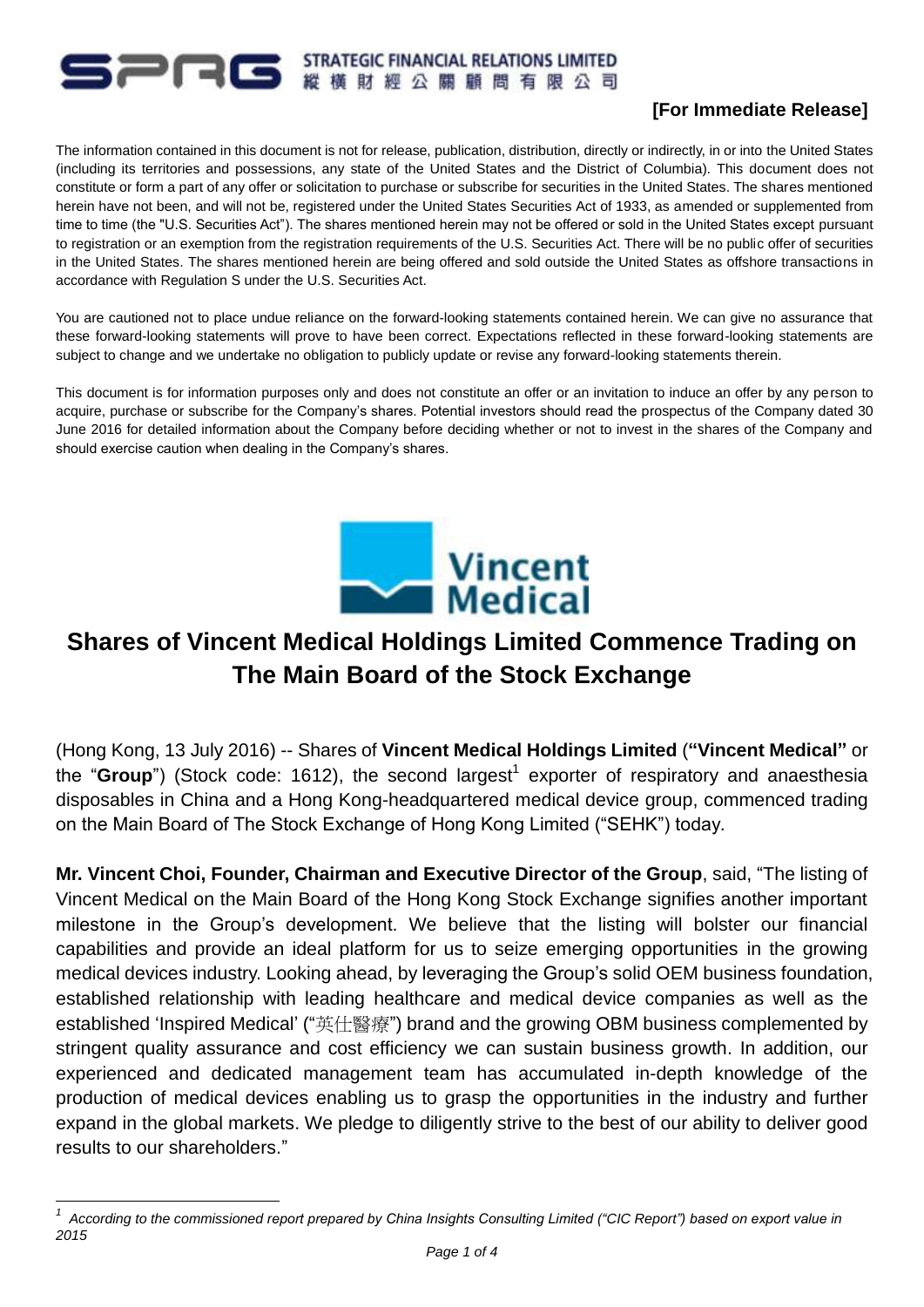*Shares of Vincent Medical Holdings Limited Commence Trading on The Main Board of the Stock Exchange 13 July 2016*

# **Photo 1:**



**Mr. Vincent Choi, Founder, Chairman and Executive Director of Vincent Medical** (right), presents the Group's key products as a listing souvenir: the "Hand of Hope" an EMG-driven exoskeleton robotic hand training device for stroke patients, for which the Grand Prix Award in the 2012 International Exhibition of Inventions of Geneva was awarded, and miniature of the Group's humidification management systems, to Ms. Catherine Yien, a Listing Committee Member, who receives it on behalf of Hong Kong Exchanges and Clearing Limited.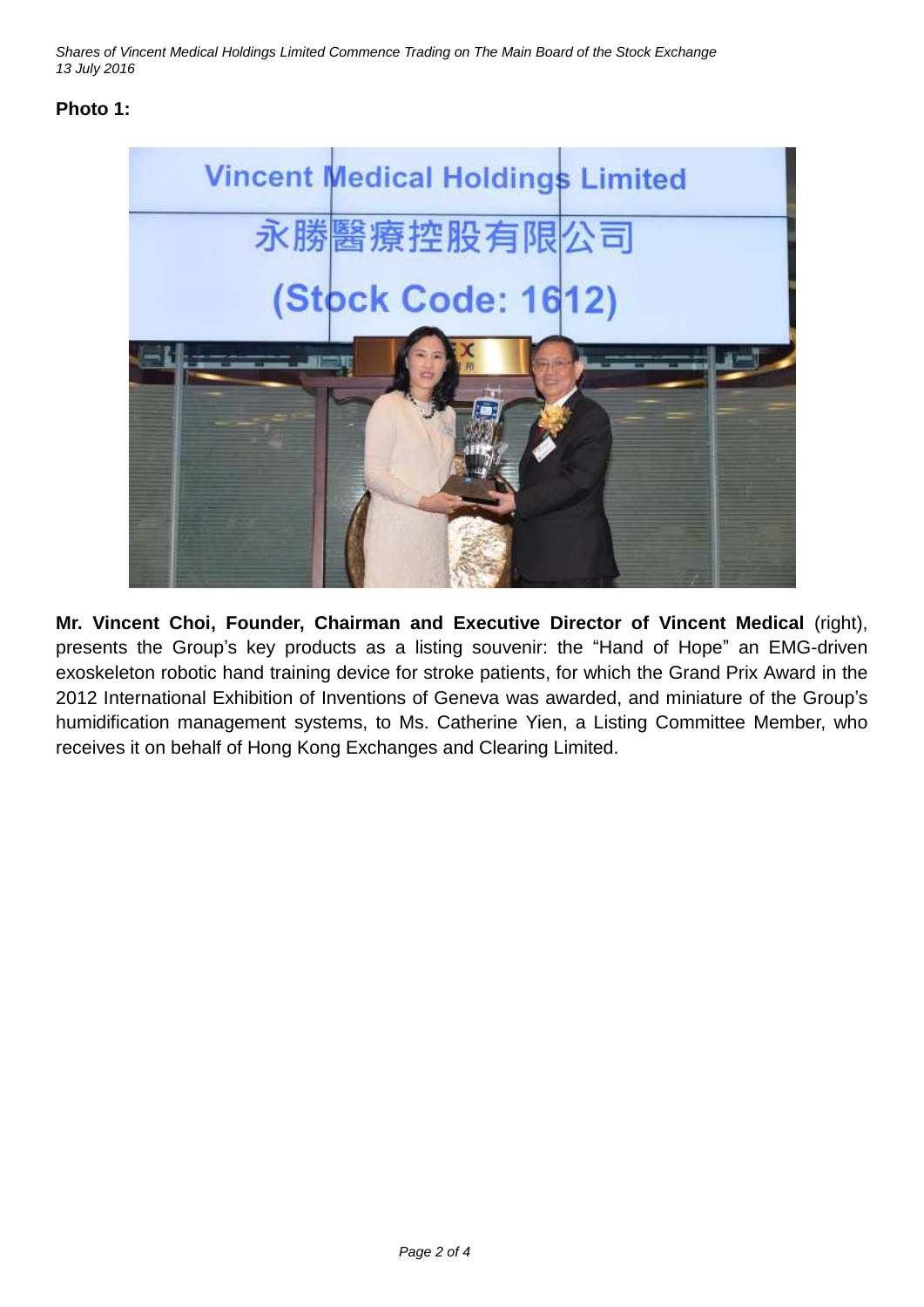*Shares of Vincent Medical Holdings Limited Commence Trading on The Main Board of the Stock Exchange 13 July 2016*

#### **Photo 2:**



## **From left to right**

| 1 Hong Kong Exchanges and Clearing Limited  | Vice President of Corporate Communication           | Mr. Eddy Lam       |
|---------------------------------------------|-----------------------------------------------------|--------------------|
| 2 Vincent Medical Holdings Limited          | Independent Non-executive Director                  | Mr. Rupert Mok     |
| 3 Vincent Medical Holdings Limited          | <b>Financial Controller</b>                         | Mr. Yuyu Wai       |
| 4 BOSC International Company Limited        | <b>Managing Director</b>                            | Ms. Heidi Cheng    |
| 5 Vincent Medical Holdings Limited          | <b>Assistant Company Secretary</b>                  | Ms. Vicki Tsui     |
| 6 Vincent Medical Holdings Limited          | Alternate Director to Mr. Amir Gal Or               | Mr. Michael Poon   |
| 7 Vincent Medical Holdings Limited          | <b>Executive Director &amp; Engineering Manager</b> | Mr. Raymond Fu     |
| 8 Vincent Medical Holdings Limited          | <b>Executive Director</b>                           | Mr. Calvin Koh     |
|                                             | & Assistant General Manager                         |                    |
| 9 Vincent Raya Group                        | <b>Assistant Plant Manager</b>                      | Mr. Raymond Choi   |
| 10 Hong Kong Exchanges and Clearing Limited | Member of the Listing Committee                     | Ms. Catherine Yien |
| 11 Vincent Medical Holdings Limited         | Founder, Chairman & Executive Director              | Mr. Vincent Choi   |
| 12 Vincent Medical Holdings Limited         | Non-executive Director                              | Ms. Liu Pui Ching  |
| 13 Vincent Medical Holdings Limited         | Chief Executive Officer, Executive Director         | Mr. Otto To        |
|                                             | & General Manager                                   |                    |
| 14 BOSC International Company Limited       | <b>Managing Director</b>                            | Mr. Alex Lau       |
| 15 DY Affluent Fund Management Limited      | <b>Investment Director</b>                          | Mr. Ben Guo        |
| 16 Vincent Medical Holdings Limited         | Independent Non-executive Director                  | Mr. Chan Ling Ming |
| 17 Dachao Asset Management (Shanghai) Co.,  | Chairman                                            | Mr. Wu Zhan Ming   |
| Ltd                                         |                                                     |                    |
| 18 Hong Kong Exchanges and Clearing Limited | Vice President of IPO Transaction                   | Mr. Kuan Yu Oh     |